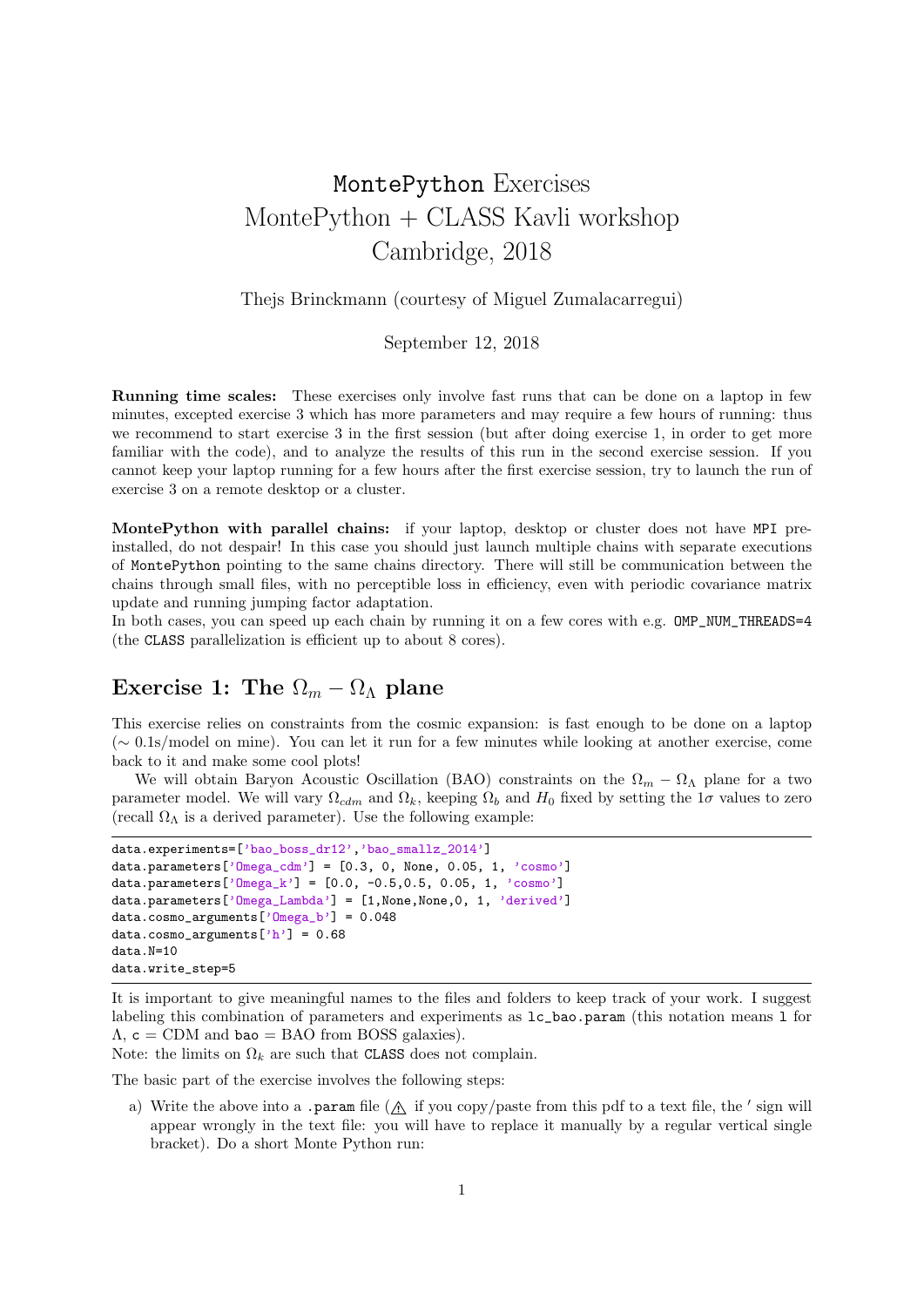time python montepython/MontePython.py run -p input/lc\_bao.param -o chains/lc\_bao -N 10

The time prefix is just to know how long it will take (you can use that information to adjust the parameters to how much time you have).

b) Now you can do the serious run with four chains. If you are on a cluster or a machine with mpirun installed, you can type

mpirun -np 4 python montepython/MontePython.py run -o chains/lc\_bao -N 10000

but if you are on your laptop, no problem, just launch the four chains one after each other, by typing four times

python montepython/MontePython.py run -o chains/lc\_bao -N 10000 --silent &

In both cases, the chains will exchange information to speed up convergence (since the option --update 50 is active by default). Note that because you are running from a folder with a log.param you do not need to provide the .param file again. The --silent option avoids an unreadable accumulation of plethoric output from your four chains on a single terminal.

- c) Relax while your computer does the work. At any time you can check the chain size with wc -l chains/lc\_bao/\*.txt. If you are impatient and there are enough points, you can stop the run (Ctrl+c or four kill commands) and proceed. Because we have only two varying parameters, one or two thousands per chain will already give nice plots, three thousands is a luxury.
- d) Analyze the chains. You can use MP in info mode:

python montepython/MontePython.py info chains/lc\_bao --want-covmat

plus the optional options. Take at the nice plots in chains/lc\_bao/plots and at all the other files generated in the analysis. Eventually, the covariance matrix file lc\_bao.covmat and bestfit file lc\_bao.bestfit could be passed in input of another similar run (with -c and -b ) in order to speed up convergence.

- e) You are encouraged to play with the different options. Try to plot the marginalized contours using  $\Omega_m = \Omega_{cdm} + \Omega_b$  instead of  $\Omega_{cdm}$ . This can be done with a customisation file --extra plot\_file/my\_customization.plot, and in particular by playing with the commands info.redefine and info.to\_change documented in plot\_file/example.plot .
- f) If you do other runs with some parameters in common but with other datasets (some ideas are suggested below), you can plot them together. Just write the list of output folders after info . How do the different constraints compare?

 $\Lambda$  Make sure that each model/data combination goes to a different -o directory! Otherwise you'll keep running the same thing over and over again.

The rest of the exercise is optional and slightly harder. Bear in mind that the amount of free parameters increases and the runs will require more time.

More realistic BAO analysis: By not varying  $\Omega_b$ ,  $H_0$  we are fixing the comoving BAO scale  $r_s$ . Although *r<sup>s</sup>* is well constrained by the CMB, there is some variability, which you may take into account by letting  $\Omega_b$  vary within some range.

Do a run varying the baryon fraction. You can do this in two ways

- a) More elegant: add a gaussian prior on  $\omega_b \equiv \Omega_b h^2 = 0.02222 \pm 0.00023$ , or equivalently, a gaussian likelihood. This is the goal of exercise 2.
- b) Easier: add a top-hat prior to allow for  $2\sigma$  deviations (with an appropriate input line of the type data.parameters['omega\_b'] = [...] in the .param file, while the line fixing Omega\_b should be commented out).